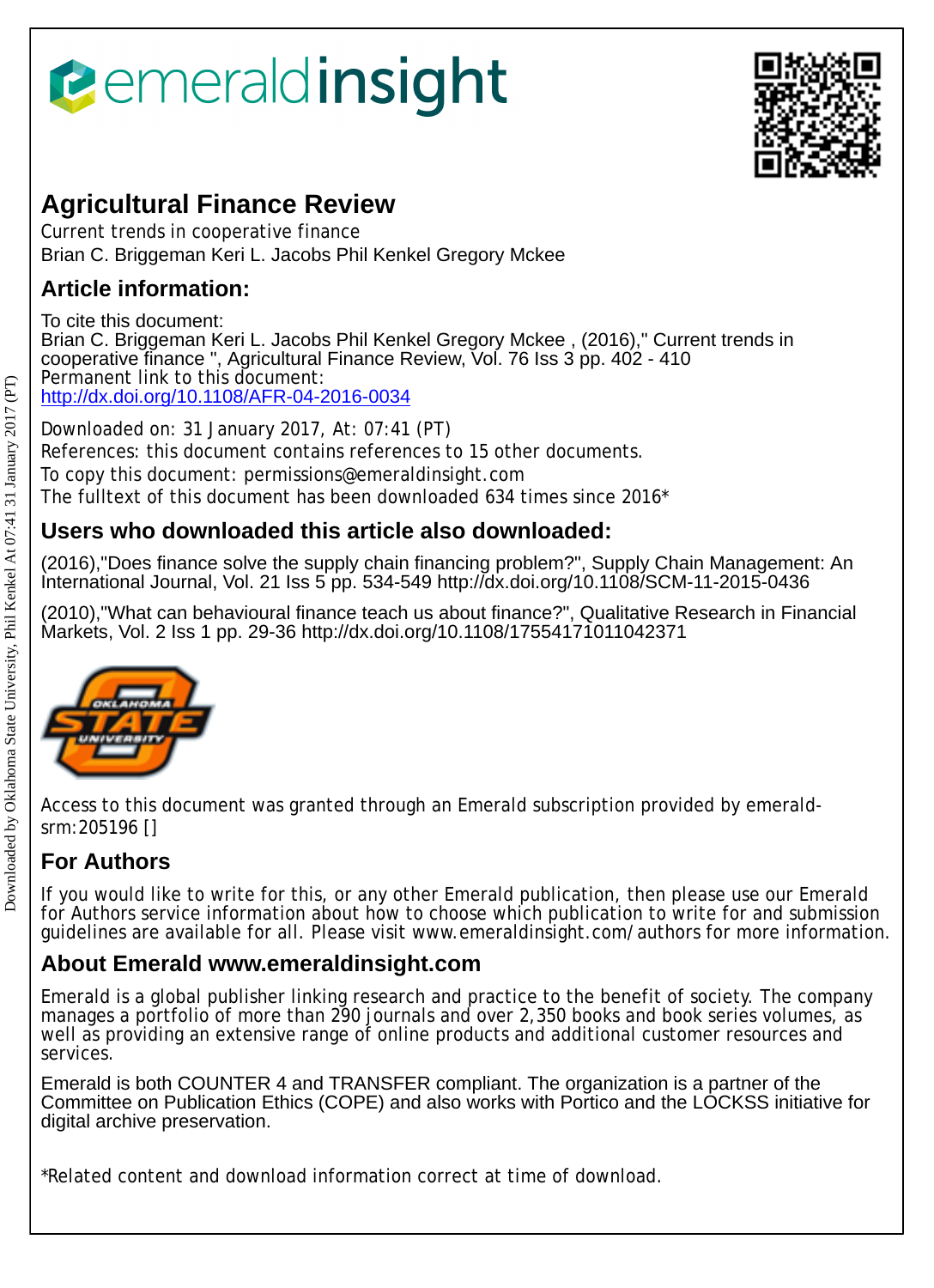AFR 76,3

402

Received 19 April 2016 Revised 7 June 2016 Accepted 9 June 2016

## Current trends in cooperative finance

Brian C. Briggeman Department of Agricultural Economics,

Kansas State University, Manhattan, Kansas, USA

Keri L. Jacobs

Department of Economics, Iowa State University, Ames, Iowa, USA

Phil Kenkel

Department of Agricultural Economics, Oklahoma State University, Stillwater, Oklahoma, USA, and Gregory Mckee

North Dakota State University, Fargo, North Dakota, USA

#### Abstract

Purpose – The purpose of this paper is to explore the recent financial trends affecting grain and farm supply cooperatives.

Design/methodology/approach – Review of and descriptive analysis of current cooperative finance topics.

Findings – In recent years three important trends have become apparent among grain marketing and farm supply cooperatives. These farmer-owned firms have been rapidly investing in infrastructure, reformulating profit distribution and equity strategies, and have pursued consolidation with other cooperatives.

**Originality/value** – Grain and farm supply cooperatives are changing at a rapid clip to meet the needs of their evolving and growing farmer-owners. New research is needed to help these cooperatives meet these needs, and this paper identifies new areas of research in cooperative finance.

Keywords USA, Governance, Equity, Finance, Agriculture, Cooperatives

Paper type Research paper

#### Introduction

The cooperative business model has several unique aspects including the systems for distributing profits and the structure of owner's equity. In turn, cooperatives manage distinct financial issues not faced by investor owned firms. Among US agricultural cooperatives, including grain marketing and farm supply cooperatives, three recent trends have emerged. First, cooperatives have recently made unprecedented reinvestments in infrastructure in responses to changes in their business environments. Next, cooperatives have also reformulated their strategies for profit distribution and equity creation. Finally, agricultural cooperatives have and are going through a period of rapid consolidation through mergers. Because of the importance of US agricultural cooperatives to producers and the overall agricultural economy, these trends are worthy of closer examination.



Agricultural Finance Review Vol. 76 No. 3, 2016 pp. 402-410 © Emerald Group Publishing Limited 0002-1466 DOI 10.1108/AFR-04-2016-0034

Cooperative firms distribute profits in proportion to member use, a system commonly referred to as patronage distributions. This is in contrast to profit distribution in investor owned firms where profit distribution is based on ownership. Patronage distributions eliminate any direct benefit of equity ownership and is therefore also responsible for the unique equity structures of cooperative firms.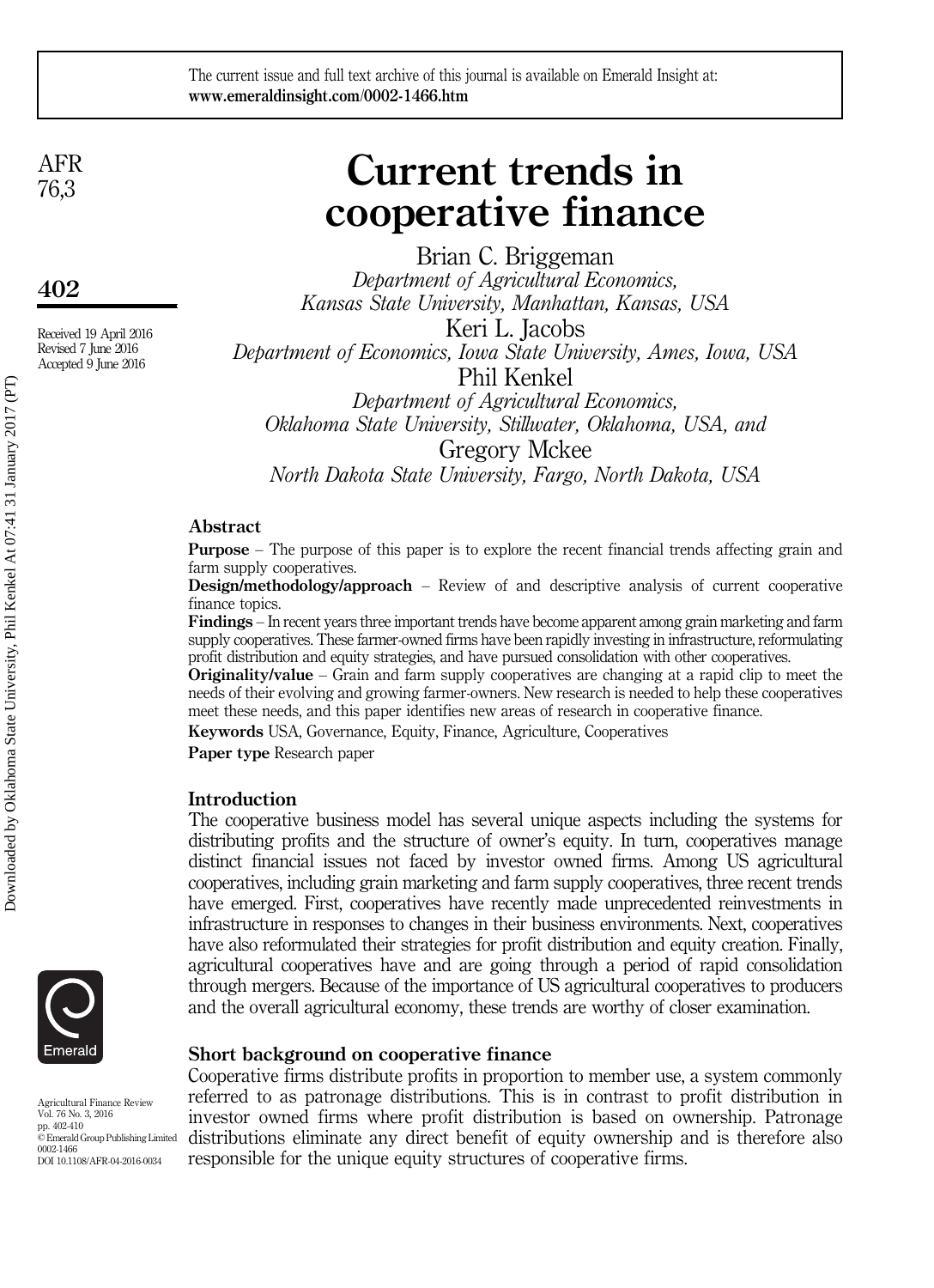While there are minor variations in structure, many US agricultural cooperatives Current trends follow this traditional cooperative structure. According to Chaddad and Cook (2004), nearly all US grain marketing and farm supply cooperatives, as well as most dairy and cotton cooperatives, are classified under this structure. These cooperatives are often described as open membership cooperatives because producers can join at any time. To become a voting member and receive patronage from the cooperative, a producer has to make nominal investment in a cooperative's non-tradable membership share.

Traditional open membership cooperatives create or accumulate the majority of their equity by retaining profits. This is accomplished by retaining a portion of patronage refunds and issuing equity shares to members instead of cash patronage. These equity shares are eventually redeemed by the cooperative, and are therefore referred to as revolving equity. Cooperatives use a number of different strategies for redeeming equity including systems based on the year the stock was issued, the age of the patron, a percentage pool, and other criteria. The average US agricultural cooperative revolves equity on an 18-year basis (Eversull, 2010). In addition to this revolving equity, the cooperative may also retain profits from nonmember business and a portion of the profits from member business as unallocated equity (retaining earnings) which are typically never redeemed. It is worth noting that while there are agricultural cooperatives operating under different structures than these (e.g. pooling cooperatives, new generation cooperatives), the issues discussed in this paper do not apply to those structures.

In a traditional open membership cooperative, the board of directors makes profit distribution decisions on an annual basis. The first step, which is mandated by the Internal Revenue Code of 1986, is to separate member-based profits from nonmember profits. Cooperatives typically retain the after-tax portion of nonmember profits as unallocated equity that is not redeemed. The board has a number of choices for retaining or distributing member-based profits. The profits can be distributed to members in the form of cash patronage (redeemed in cash immediately) or as retained patronage which is redeemed for cash at a later date. When a cooperative retains patronage, they distribute that portion of the profits in the form of equity certificates or equity credits. The equity created through retained patronage is classified as allocated equity because it is designated to particular members.

Cooperatives are allowed to exclude patronage distributions to members from their taxable income calculations. Subchapter T of the US tax code provides cooperatives this tax treatment because the cooperative operates as an extension of its members' farms. While cash patronage is excluded from taxable income in the year it is distributed, a cooperative has two choices in issuing retained patronage. It can issue qualified allocated equity which is excluded from taxable income in the year it is distributed. The other choice is to issue nonqualified allocated equity which is excluded from taxable income in the year it is redeemed for cash. In either case, the tax liability is ultimately passed through to the member. Thus, the choice of qualified or nonqualified retained patronage impacts the timing of the taxation and has cash flow implications for both the cooperative and member.

Historically, most US agricultural cooperatives have distributed retained patronage in the form of qualified allocated equity. The reason for primarily issuing qualified allocated equity was because farmers typically were subject to a lower tax rate than the cooperative. Before the 1980s, individual tax rates were substantially lower than corporate tax rates. As a result, farmers paid less tax on qualified distributions than the cooperative would pay on nonqualified distributions. Given farmers are the owners of

in cooperative finance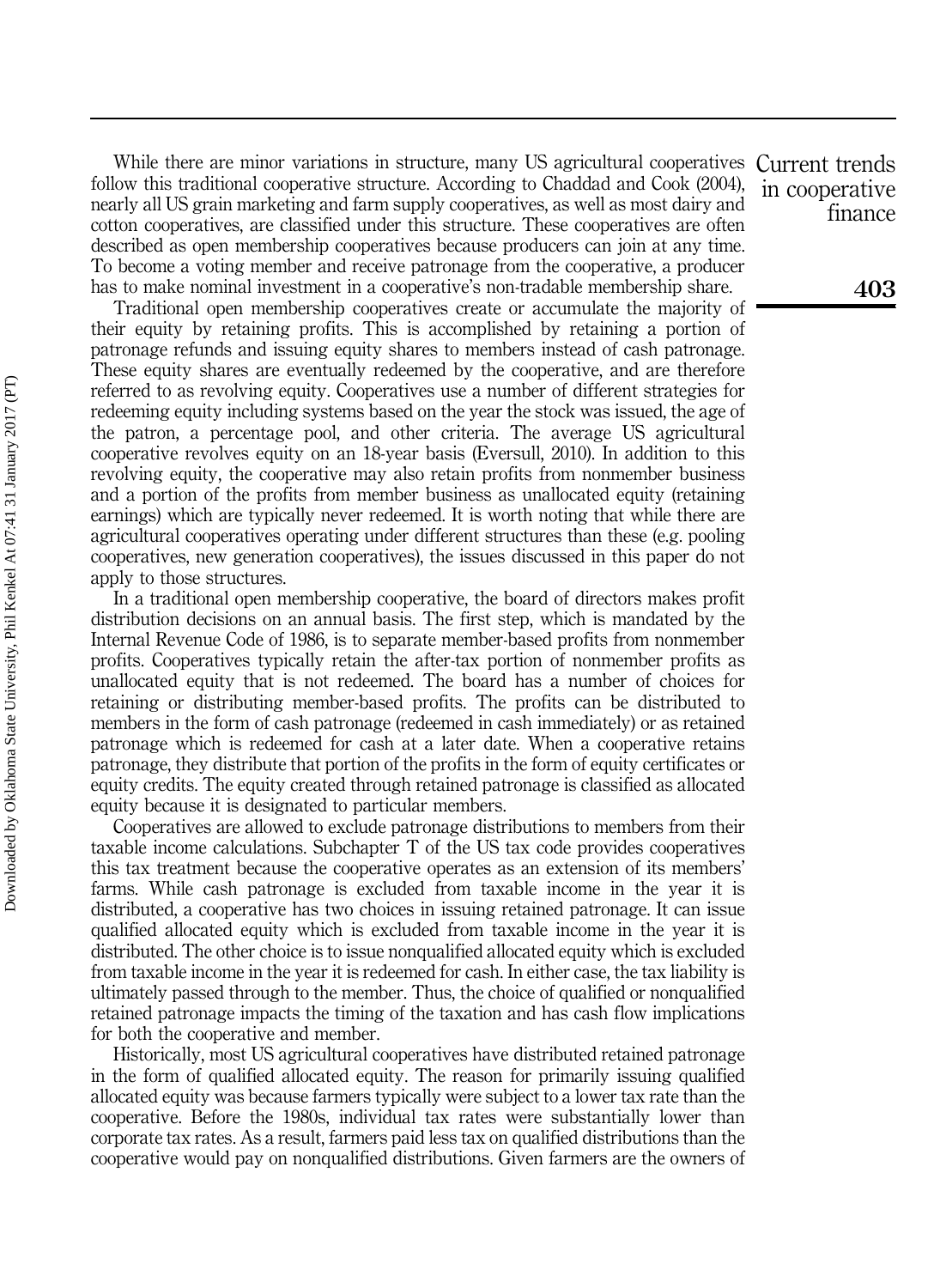the cooperative, it was to their overall benefit for them to immediately pay taxes on the profits at their tax rate rather than "park the taxation" in the cooperative at a higher rate. Today, effective corporate tax rates and individual tax rates are nearly the same. Farmers and cooperatives do not have the same clear-cut decision to only issue qualified allocated equity. In many cases, grain marketing and farm supply cooperatives are beginning to issue nonqualified allocated equity to their farmer-owners (Kenkel et al., 2014).

Recent investment trends in grain marketing and farm supply cooperatives

In recent years, grain marketing and farm supply cooperatives have made unprecedented investments to construct new assets and replace existing assets for handling grain and oilseeds, crop nutrients, chemicals, energy, and agronomic services. In some cases this is a result of past decisions by cooperative boards of directors to delay reinvesting in infrastructure due to competing needs for cash for cash patronage and equity redemption programs. Basnet and Kenkel (2014) analyzed grain handling infrastructure in Oklahoma and determined that 74 percent of the steel structures and 91 percent of the concrete structures were beyond their design lifespan. The authors estimated that grain handlers (both cooperative and private) needed to invest \$270 M to replace obsolete structures.

Risch et al. (2014) describe the changes in cropping patterns, farming practices, and crop yields which have necessitated these investments which led to increased supply and greater volumes of grain and oilseeds being handled by marketing cooperatives. These increases have placed stress on facilities which were not designed for the current throughput. Boland (2012) documented the net capital investment (the amount by which capital expenditures exceed depreciation) has been dramatically increasing for grain marketing and farm supply cooperatives. Net capital investment provides a measure of the increase in productive capacity of the firm. These investments have totaled billions of dollars in grain and oilseed storage, crop nutrient and chemical storage, application equipment, and similar assets. It is evident that many cooperatives are responding to member's needs for "speed and space."

An agricultural cooperative can also be thought of as an extension of the farm firm, facilitating scale economies in input acquisition and marketing. The decision to invest in cooperative infrastructure can also be viewed as an allocation of resources between the cooperatives and their producer members. Russell and Briggeman (2014) analyzed the cooperative's decision to distribute cash patronage or retain funds using a two period portfolio model. Because of the complexities of modeling revolving equity, the authors limited the decisions to issuing cash patronage or retaining funds as unallocated equity. They did not include the more common practice of retaining funds as allocated revolving equity. Historical data from the Kansas Farm Management Association and CoBank were used to model the return on assets (ROA) and effective cash rates for Kansas grain and farm supply cooperatives and Kansas farm operations. Based on those historical data series, the average ROA of the cooperatives was higher than that of farm firms (8.5 percent vs 3.6 percent). The cooperatives also had lower effective tax rates (9.4 percent vs 14.1 percent) and the variance of the cooperative's ROA was less than that of the farm ROAs. The results indicated that the optimal profit distribution allocation was to distribute a small portion of profits to members as cash patronage (10 percent) and retain the remainder for investment in the cooperative firm.

The insights from Russell and Briggeman's (2014) portfolio model are consistent with the previous discussion on the need for speed and space. Historically, grain

AFR 76,3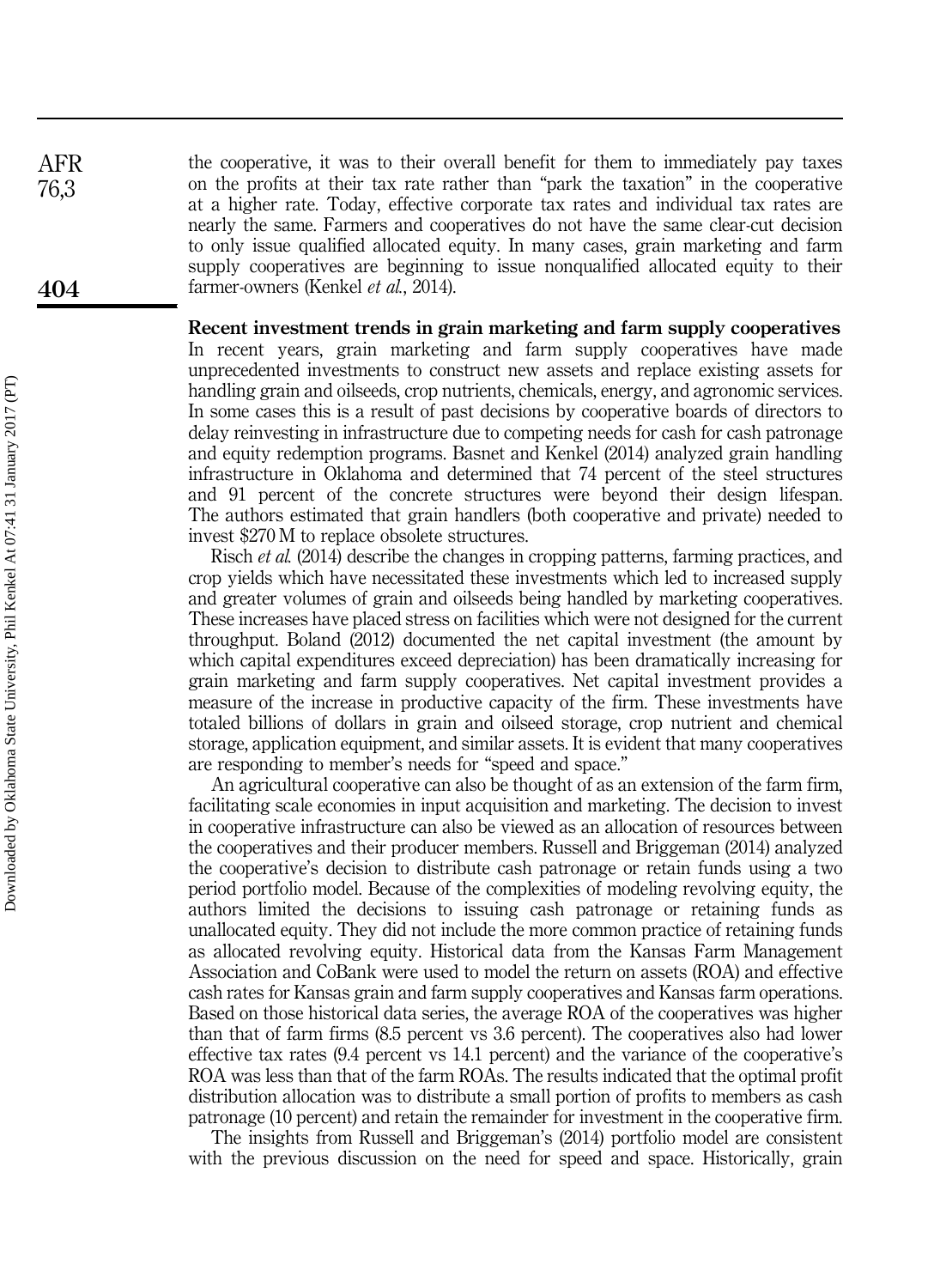producers have utilized on-farm grain storage and producer-owned application Current trends equipment as well as participating in those services through agricultural cooperatives. As grain yields have increased, along with average farm size, producers were faced with decisions to upgrade farm level investments or increase the use of grain handling and application services through their cooperatives. On net, producers decided to source those services through their cooperatives. In the December 1999 US Department of Agriculture (USDA) position report, 66 percent of the US corn stocks were stored in on-farm storage. By 2015 that level had fallen to 45 percent (USDA NASS). Producers' collective decision to store a greater portion of grain in their cooperatives, coupled with the increasing grain yields, contributed to the higher ROAs of cooperative firms. Those ROAs encouraged cooperative boards to invest in infrastructure.

#### Profit distribution reformulation by cooperative boards of directors

The increased net investment by agricultural cooperatives created a parallel need for increased equity. That contributed to a second trend: reformulation of strategies for profit distribution and management of revolving equity. As discussed, the cooperative board has three options for increasing equity. They can retain the after-tax portion of profits as unallocated reserves. Alternatively, they can retain the after-tax portion of profits as nonqualified allocated equity, an action which creates a future redemption obligation as well as a future tax deduction. Finally, the cooperative can retain a higher portion of funds as qualified allocated equity. Qualified allocations allow them to immediately exclude the distribution from taxable income but it also creates a future equity redemption obligation. Retaining funds as qualified allocated equity creates taxable income for the member. Under Subchapter T, a cooperative must pay at 20 percent of entire patronage allocation in cash in order for the retained portion to be treated as a qualified distribution. In practice, most cooperatives pay a higher portion of cash so that the producer will have sufficient cash to pay the associated tax obligations.

#### Impact of the domestic production activities deduction (DPAD)

As discussed, cooperatives are typically able to retain only the after-tax portion of profits which are channeled to unallocated equity or nonqualified allocated equity since the cooperative is not able to deduct profits channeled to those choices. However, since 2004 US marketing cooperatives have been able to use a deduction against patronage income (analogous to a tax credit) called the DPAD. This allowed them to retain profits as unallocated equity without the associated increase in tax liability (Kenkel *et al.*, 2014). The DPAD also increased the attractiveness of retaining profits as allocated nonqualified equity but some cooperatives were reluctant to engage in the communication campaign to explain the new class of equity to their members.

In recent years, grain marketing and farm supply cooperatives have employed multiple strategies to generate the equity and cash flow required for infrastructure investment. The overall tendency has been toward retaining a greater portion of both local profits and distributions from regional cooperatives as unallocated equity. Boland (2012) presented data from 441 farm supply and grain/oilseed marketing cooperatives. Figure 1 illustrates a fairly dramatic increase in the ratio of unallocated equity to total equity. A number of factors likely contributed to this shift. The availability of the DPAD allowed cooperatives to retain profits as unallocated equity without increasing their tax liability.

Many cooperative members are unenthusiastic about receiving patronage in the form of qualified allocated equity due to the tax effects. In some cases, depending on the cash patronage percentage and the member's tax rate, the patronage distribution can

in cooperative finance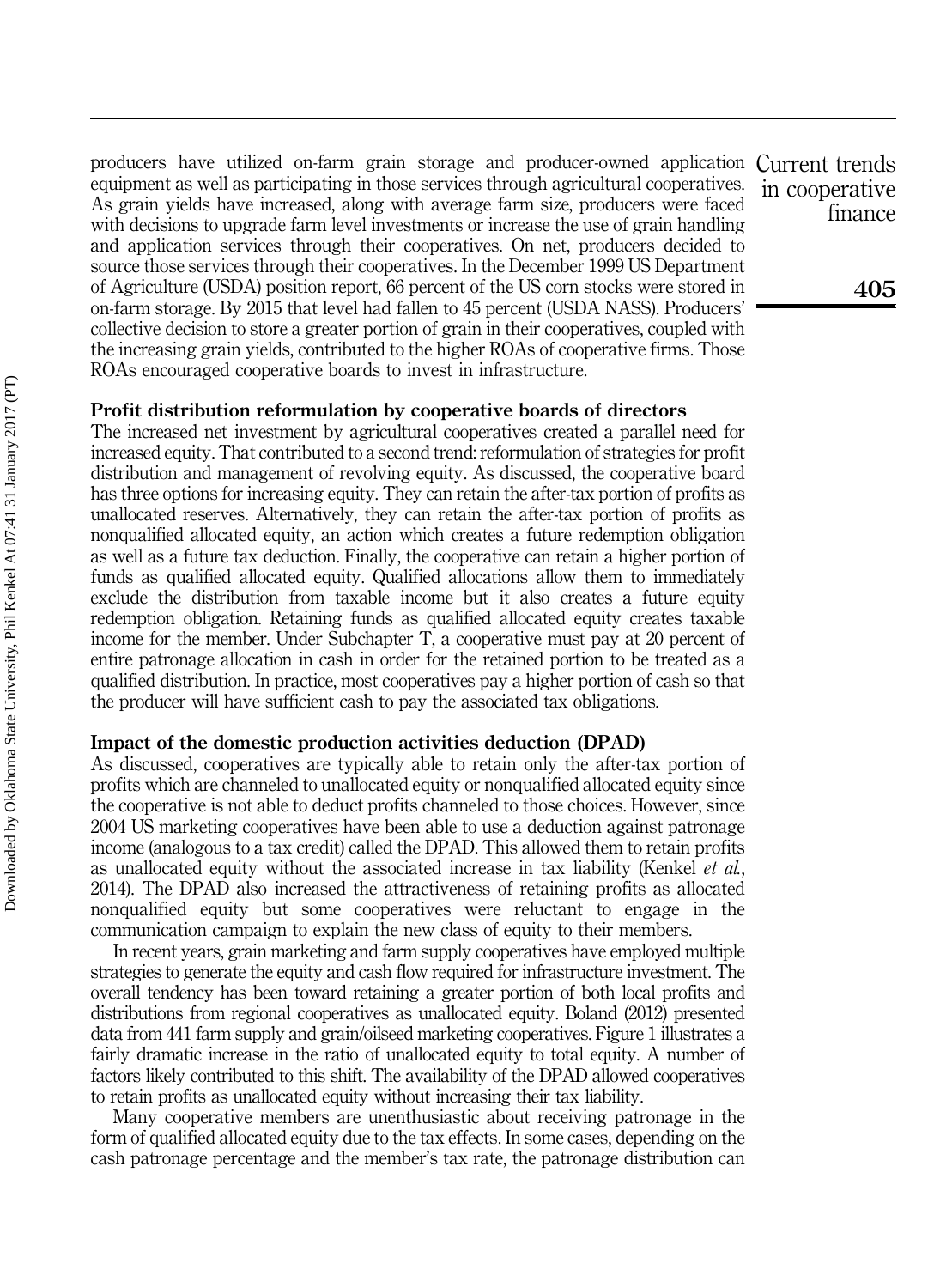even be cash flow negative. Additionally, while cooperative members must receive written notice for allocations of cash, qualified equity and nonqualified equity patronage, information on retention as unallocated income is available only in the audit or in the financial report at the annual meeting. Some cooperative boards may determine that retaining funds as unallocated equity is less controversial. Many boards are also concerned about future equity redemption obligations and/or want to reduce equity revolving periods. Retaining more funds as unallocated equity does allow the cooperative to revolve the allocated equity more rapidly.

#### Impact of profit distribution strategies on the cooperative members' return

Kenkel (2015) considered the question of how profit allocation impacted the member's rate of return from the cooperative. The study used a time series of financial data from ten case study and a financial simulation program to create a 30 year set of pro-forma financial statements for each cooperative. The simulations set the asset growth and reinvestment to be consistent with each cooperative's historical average and modeled the existing equity redemption system. The study examined profit distribution strategies that involved retained funds as unallocated equity, qualified allocated equity and nonqualified allocated equity. The cash patronage rates were adjusted so that each strategy generated the same cash flow to the cooperative. The members' internal rate of return (IRR) from the cooperative (cash patronage plus eventual equity redemption) was calculated with and without the assumption that the cooperative took advantage of the DPAD. The tax rates for the cooperative and member were consistent with the levels determined by Russell and Briggeman (2014).

The results, which are shown in Figure 2, indicated that retaining funds as nonqualified allocated equity maximized the members IRR with and without the DPAD. If the cooperative did not use the DPAD retaining funds as unallocated equity (the apparent choice by cooperative boards) yielded the lowest member return. If the cooperative used the DPAD retaining funds as unallocated equity yielded a lower member IRR relative to retaining as nonqualified allocated equity but was slightly superior to retaining profits as qualified equity.

When cooperatives take advantages of the DPAD they can shift from retaining funds as qualified equity to unallocated equity without reducing cash patronage and still



Figure 1. Unallocated equity as a percentage of total equity for local farm supply and grain and oilseed marketing cooperatives, 1996-2010

406

AFR 76,3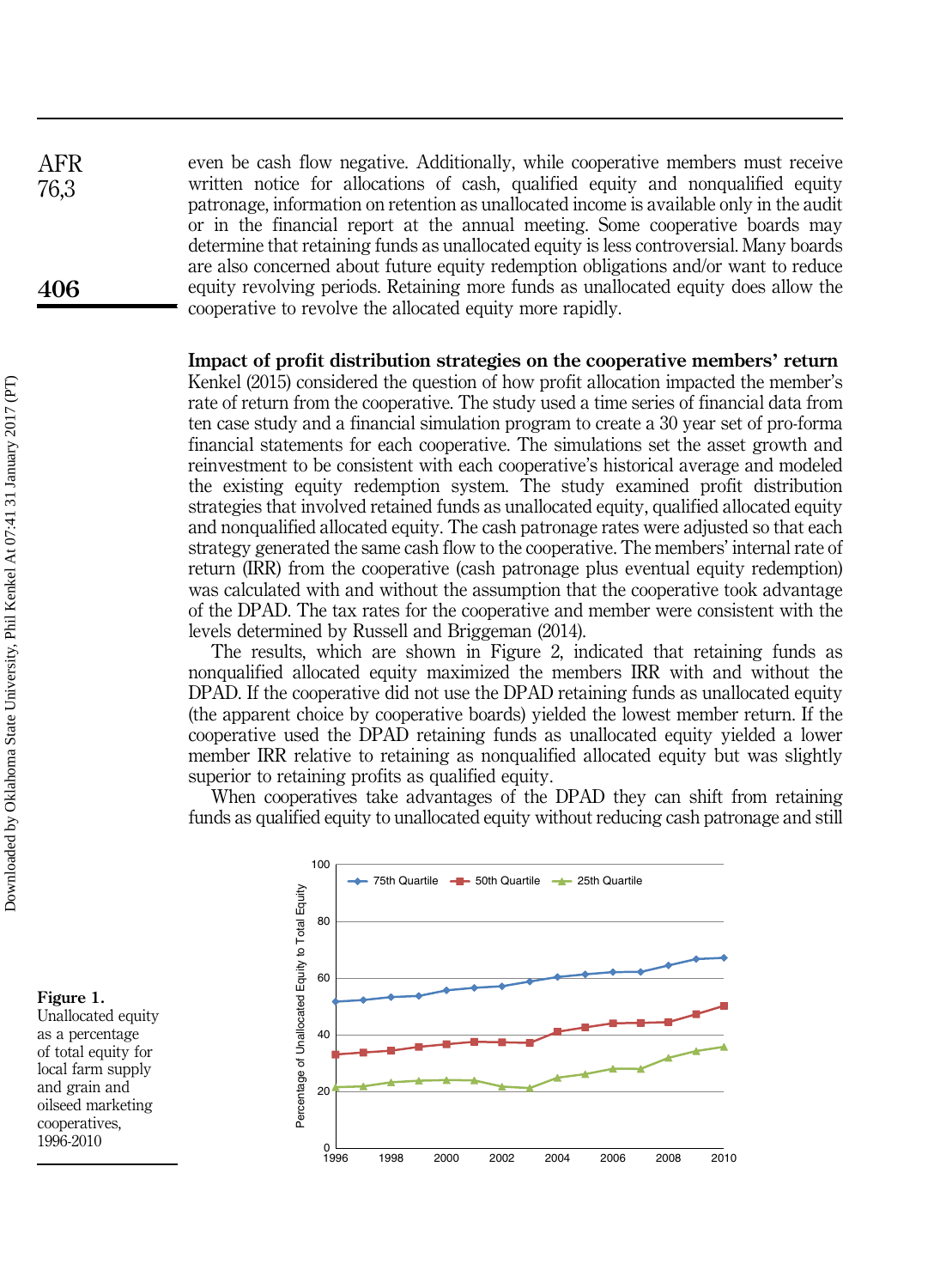maintain the same cash flow. If the cooperative has a low cash patronage rate and long Current trends revolving period (as was the case in some of the case study firms) the member's IRR is actually improved by not receiving the tax obligation of the qualified equity distribution even though they give up a redemption payment in a future period. Retaining profits as nonqualified equity was still a better choice since it had the same tax effect on the member in the distribution year and led to an eventual cash flow from equity redemption. These results suggest that cooperative boards of directors may need more education to understand their profit distribution choices and the impacts on the members.

#### Consolidation of agricultural cooperatives

A final notable trend is the increase in mergers of local grain marketing and farm supply cooperatives (Eversull, 2014). Periods of increased consolidation across the agricultural retail sector were experienced throughout the 1980s and 1990s; however, the current activity appears to be less cyclical and motivated by somewhat different factors. While this trend is undoubtedly interrelated with both increased net capital asset investments and shifting profit allocation strategies, human capital factors are playing an increasing role.

Historically strategic growth and financial hardships have been the key drivers to consolidation activity in retail agriculture. Jacobs (2016) documents the change in Iowa cooperatives from 1980 to 2015, illustrated in Figures 3 and 4. The change in the number of Iowa cooperatives is representative of the grain and farm supply cooperative sector. During the mid-1980s to mid-1990s time period cooperative consolidation occurred in cycles when financially stressed cooperatives merged with other cooperatives or were purchased by private firms. Since the late 1990s,





407

finance

in cooperative

Annual percent change in number of Iowa cooperatives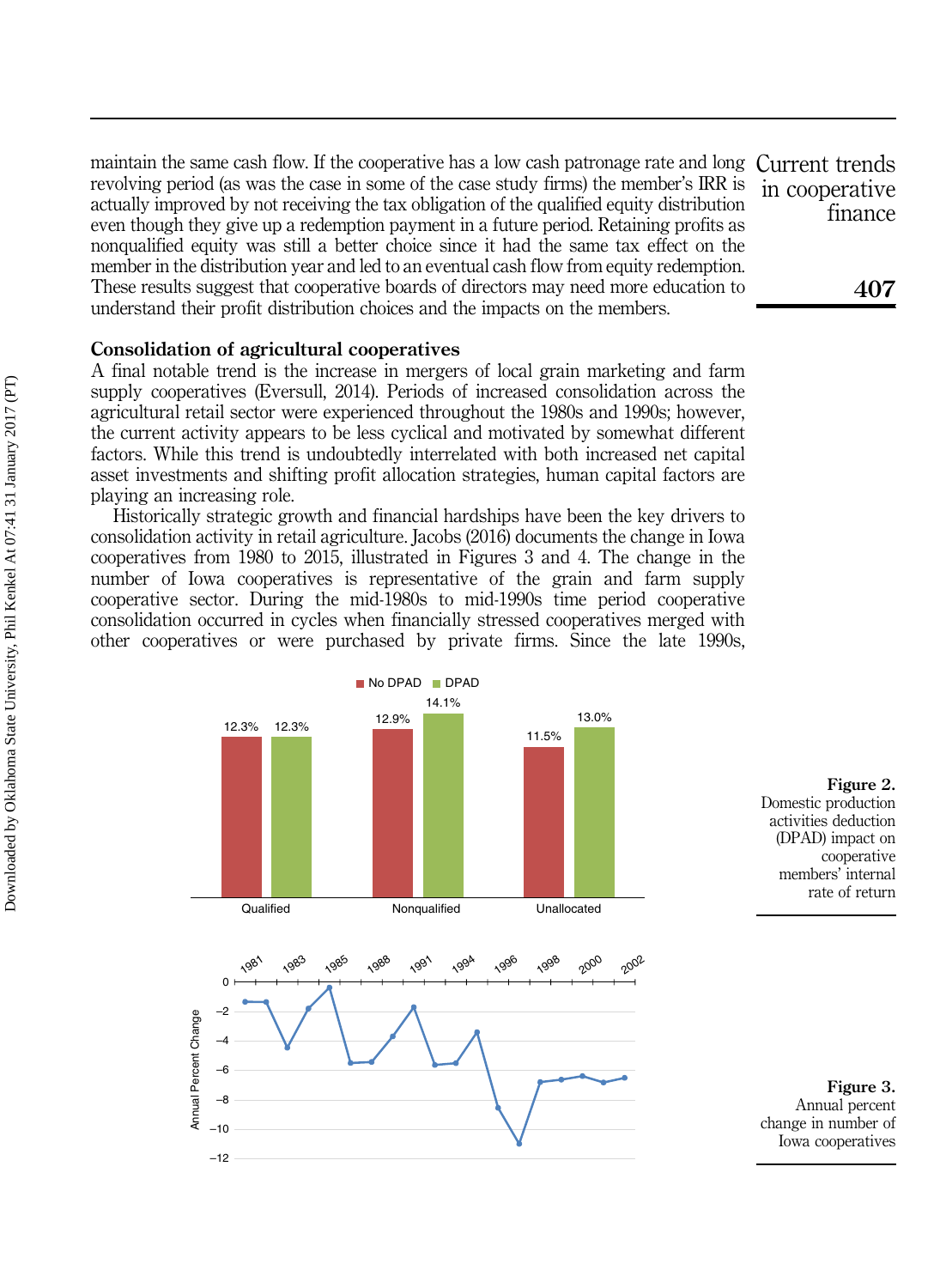AFR 76,3



consolidations between cooperatives has been more consistent. The outcome of the consolidation activity since 1980 has been fewer cooperatives, but not fewer locations to serve members. Figure 4 shows, for Iowa, the number of cooperatives and total locations over the period 1979-2015. Consolidation between cooperatives has not resulted in a significant drop in the number of locations being managed.

Economies of scale and scope and improvement in equity structures have been the historical driving force of cooperative consolidation. As cooperative firms explore reinvestment in grain storage and crop nutrient handling, it is natural to consider alliances that can accommodate larger-scale regional facilities (McKee et al., 2015). The development of jointly owned assets is often a stepping stone to the exploration of unification of the two firms. In other cases, cooperatives consider a merger as direct path to develop a larger scale regionally located facility. Cooperative unification can also be perceived by members of a smaller cooperative as a pathway to more rapid equity redemption. The length of the equity revolving period is closely linked to profitability. Larger cooperatives tend to achieve scale economies that generate higher profitability and allow them to revolve allocated equity more rapidly. The possibility of more rapid equity redemption can make a merger opportunity attractive to a smaller cooperative's membership.

Human resource issues are a more recent factor contributing to cooperative mergers. Froelich *et al.* (2011) investigated succession planning in cooperative and non-profit firms. Of the almost 250 firms responding he found that 28 percent anticipated CEO retirement within four years, 64 percent within nine years. As a cooperative CEO approach retirement the board often considers whether it might be easier to merge than to identify, recruit and hire the needed level of management talent. McKee and Froelich (2016) also found that boards faced with CEO succession prefer candidates from their same business sector (cooperative firms prefer managers with cooperative management experience) and that they limited their search to a regional scope. Because of these tendencies, cooperative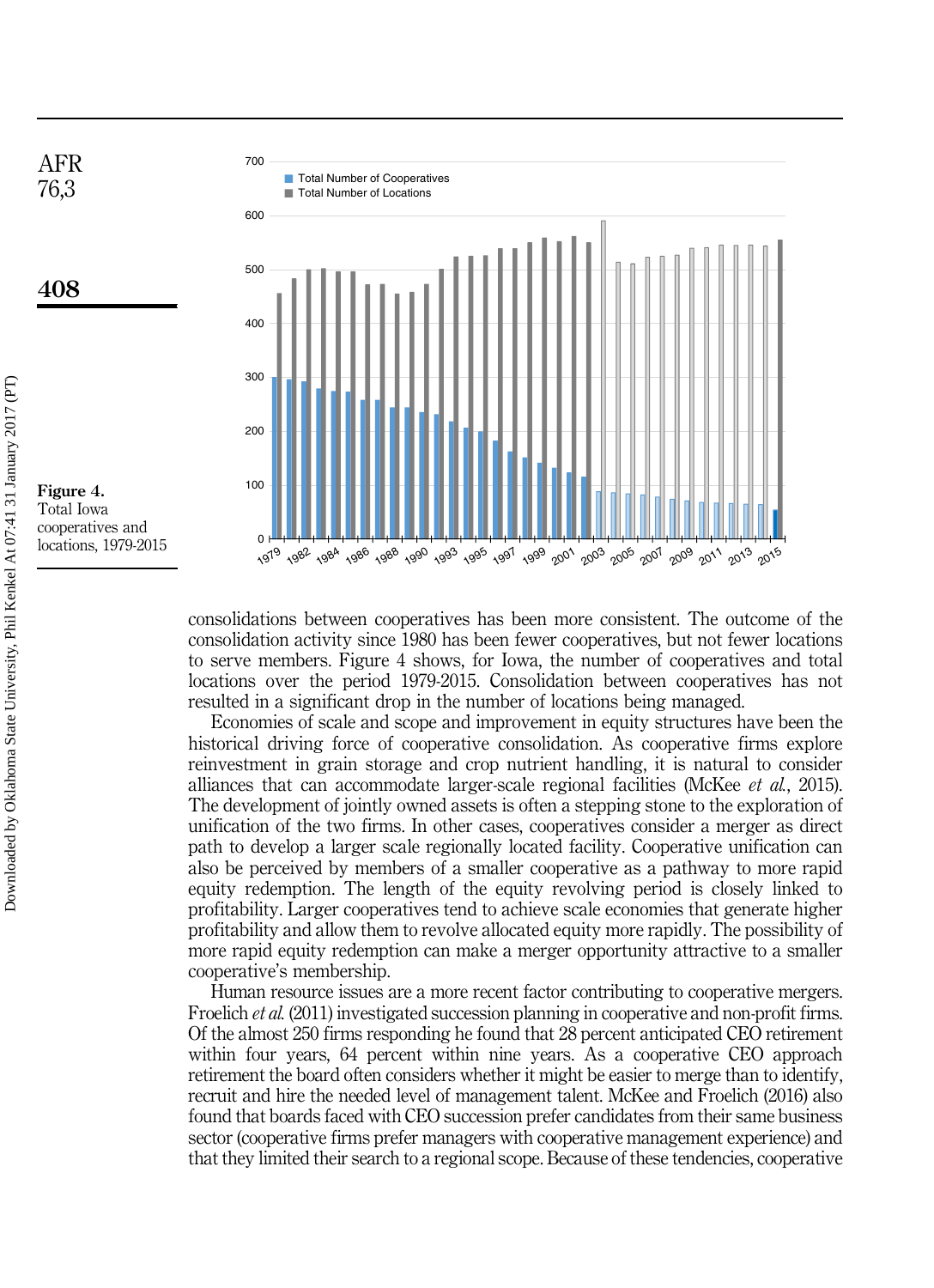boards often find themselves trying to recruit management talent from a small pool and Current trends are competing with neighboring cooperatives.

Smaller cooperatives have somewhat different management resource issues. As the CEOs of these firms gain experience they are often recruited to manage larger cooperatives. Smaller, single location cooperatives are often unable to afford the caliber of mid-level management that can be developed into a CEO. That generates a continuing series of disruptive CEO successions that leads the board to explore unification with another cooperative to achieve a firm size that will attract and maintain a quality CEO.

#### Conclusions

Grain marketing and farm supply cooperatives are an important component of the US agricultural cooperative sector and an integral part of US grain production. In recent years these member owned firms have rapidly grown their asset base, consolidating with other cooperatives and shifting to a structure of more permanent equity capital and less revolving equity. All of these changes have been driven by needs to adapt to a changing industry environment and customer base. These changes have also added to the complexity of leading a cooperative. Cooperative boards of directors and senior management teams need a level of financial literacy and business acumen that far exceed historical levels of knowledge. The agricultural economics and agricultural finance professions have the opportunity to assist cooperatives by further investigating these trends, and developing applied research that can be disseminated to cooperative directors, managers, and employees.

#### References

- Basnet, A. and Kenkel, P. (2014), "Analyzing replacement and expansion of grain storage infrastructure in Oklahoma", Southern Agricultural Economics Association Annual Meeting, Orlando, FL, February 2-6, 2013.
- Boland, M.A. (2012), "Cooperative finance and equity management", available at: <http://ageconsearch.umn.edu/handle/143556> (accessed June 6, 2016).
- Chaddad, F.R. and Cook, M.L. (2004), "Understanding new cooperative models: an ownership-control rights typography", [Review of Agricultural Economics](http://www.emeraldinsight.com/action/showLinks?crossref=10.1111%2Fj.1467-9353.2004.00184.x&isi=000223110400003), Vol. 26 No. 3, pp. 348-360.
- Eversull, E. (2010), "Cooperative equity redemption (research report 220)", United States Department of Agriculture, Rural Business-Cooperative Programs, Washington, DC, June, available at:<www.rurdev.usda.gov/rbs/pub/RR220>

Eversull, E. (2014), "Co-op mergers, acquisitions 2000-2013", Rural Cooperatives, pp. 11-13.

- Froelich, K., McKee, G. and Rathge, R. (2011), "Succession planning in nonprofit organizations", Nonbrofit Management and Leadership, Vol. 22 No. 1, pp. 3-20.
- Jacobs, K. (2016), "Consolidation of Iowa cooperatives", presentation at the Iowa Institute for Cooperatives', winter workshop, Storm Lake, IA, January 13-14.
- Kenkel, P. (2015), "Profit distribution alternatives for agricultural cooperatives", *Journal of* Cooperatives, Vol. 30 No. 1, pp. 28-37.
- Kenkel, P., Barton, D. and Boland, M. (2014), "Understanding nonqualified distributions", Cooperative Accountant, Summer, pp. 2-10.
- McKee, G. and Froelich, K. (2016), "Executive succession planning: barriers and substitutes in nonprofit organizations", Annals of Public and Cooperative Economics (forthcoming), doi: 10.1111/apce.12129/pdf.

in cooperative finance